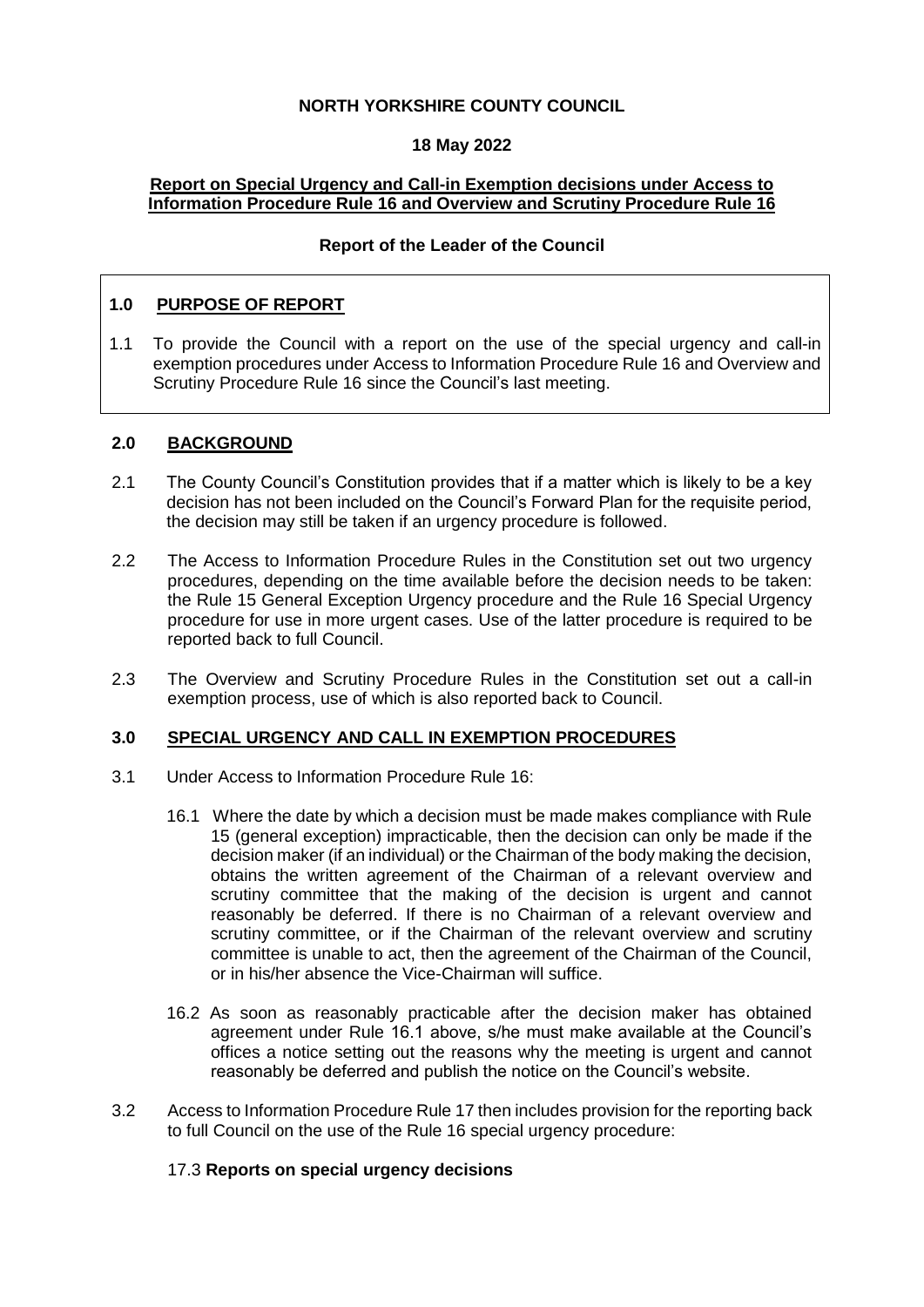- 17.3.1 The Leader will submit to the next meeting of the Council, a report on any executive decisions taken in the circumstances set out in Rule 16 (special urgency). The report must include particulars of the decision, a summary of the matters in respect of which the decision was made, the reasons for it and the reasons for use of the special urgency procedure.
- 17.3.2 The Leader must submit at least one report under 17.3.1 annually to Council.
- 3.3 Under Overview and Scrutiny Procedure Rule 16(h):
	- (h) The call-in procedure set out above shall not apply where the decision being taken by the Executive is urgent. A decision will be urgent if any delay likely to be caused by the call in process would seriously prejudice the Council's or the public interest. The Chairman of the council must agree both that the decision proposed is reasonable in all the circumstances and to it being treated as a matter of urgency. In the absence of the Chairman, the Vice-Chairman's consent shall be required. In the absence of both, the Head of Paid Service or his/her nominee's consent shall be required. Decisions taken as a matter of urgency must be reported to the next available meeting of the Council, together with the reasons for urgency.
- 3.4 This report therefore provides the report back to full Council on the use of the special urgency and call-in exemption procedures since the Council's last meeting.

## **4.0 USE OF SPECIAL URGENCY AND CALL IN EXEMPTION PROCEDURES**

- 4.1 The use of special urgency and call-in exemption procedures since the last meeting of the County Council on 16 February 2022, is as summarised below. Details of the decisions taken under the procedures can be accessed via the hyperlinks:
	- Local Electric Vehicle Infrastructure Funding Expression of Interest **Issue details** - [Local Electric Vehicle Infrastructure Funding -](https://edemocracy.northyorks.gov.uk/mgIssueHistoryHome.aspx?IId=11826&Opt=0) Expression of Interest | North [Yorkshire County Council](https://edemocracy.northyorks.gov.uk/mgIssueHistoryHome.aspx?IId=11826&Opt=0)
	- Acceptance of a Grant in 2022/23 from DLUHC for the provision of support within Domestic Abuse Safe Accommodation - Issue details - [Acceptance of a Grant in](https://edemocracy.northyorks.gov.uk/mgIssueHistoryHome.aspx?IId=11836&Opt=0)  [2022/23 from DLUHC for the provision of support within Domestic Abuse Safe](https://edemocracy.northyorks.gov.uk/mgIssueHistoryHome.aspx?IId=11836&Opt=0)  [Accommodation | North Yorkshire County Council](https://edemocracy.northyorks.gov.uk/mgIssueHistoryHome.aspx?IId=11836&Opt=0)
	- Household Support Grant Issue details Household Support Grant | North Yorkshire [County Council](https://edemocracy.northyorks.gov.uk/mgIssueHistoryHome.aspx?IId=11823&Opt=0)
	- Extension of multiple contracts for SEN Home to School Transport [Issue details -](https://edemocracy.northyorks.gov.uk/mgIssueHistoryHome.aspx?IId=11766&Opt=0) [Extension of multiple contracts for SEN Home to School Transport](https://edemocracy.northyorks.gov.uk/mgIssueHistoryHome.aspx?IId=11766&Opt=0) | North [Yorkshire County Council](https://edemocracy.northyorks.gov.uk/mgIssueHistoryHome.aspx?IId=11766&Opt=0)
	- Acceptance of Grant funding for SME Business Support via (York and North Yorkshire Local Enterprise Partnership) - Issue details - [Acceptance of Grant](https://edemocracy.northyorks.gov.uk/mgIssueHistoryHome.aspx?IId=11709&Opt=0)  [funding for SME Business Support via \(York and North Yorkshire Local Enterprise](https://edemocracy.northyorks.gov.uk/mgIssueHistoryHome.aspx?IId=11709&Opt=0)  [Partnership\) | North Yorkshire County Council](https://edemocracy.northyorks.gov.uk/mgIssueHistoryHome.aspx?IId=11709&Opt=0)
	- Consultation on a Proposed Draft Direction under Section 24 of the Local Government and Public Involvement in Health Act in the context of local government reorganisation - Issue details - [Consultation on a Proposed Draft](https://edemocracy.northyorks.gov.uk/mgIssueHistoryHome.aspx?IId=11777&Opt=0)  [Direction under Section 24 of the Local Government and Public Involvement in](https://edemocracy.northyorks.gov.uk/mgIssueHistoryHome.aspx?IId=11777&Opt=0)  [Health Act in the context of local government reorganisation | North Yorkshire](https://edemocracy.northyorks.gov.uk/mgIssueHistoryHome.aspx?IId=11777&Opt=0)  [County Council](https://edemocracy.northyorks.gov.uk/mgIssueHistoryHome.aspx?IId=11777&Opt=0)
	- Homes for Ukraine Issue details Homes for Ukraine | North Yorkshire County **[Council](https://edemocracy.northyorks.gov.uk/mgIssueHistoryHome.aspx?IId=11699&Opt=0)**
	- Property Consultancy Services Contract (call in exemption notice) [Issue details -](https://edemocracy.northyorks.gov.uk/mgIssueHistoryHome.aspx?IId=11082&Opt=0) [Property Consultancy Services Contract | North Yorkshire County Council](https://edemocracy.northyorks.gov.uk/mgIssueHistoryHome.aspx?IId=11082&Opt=0)